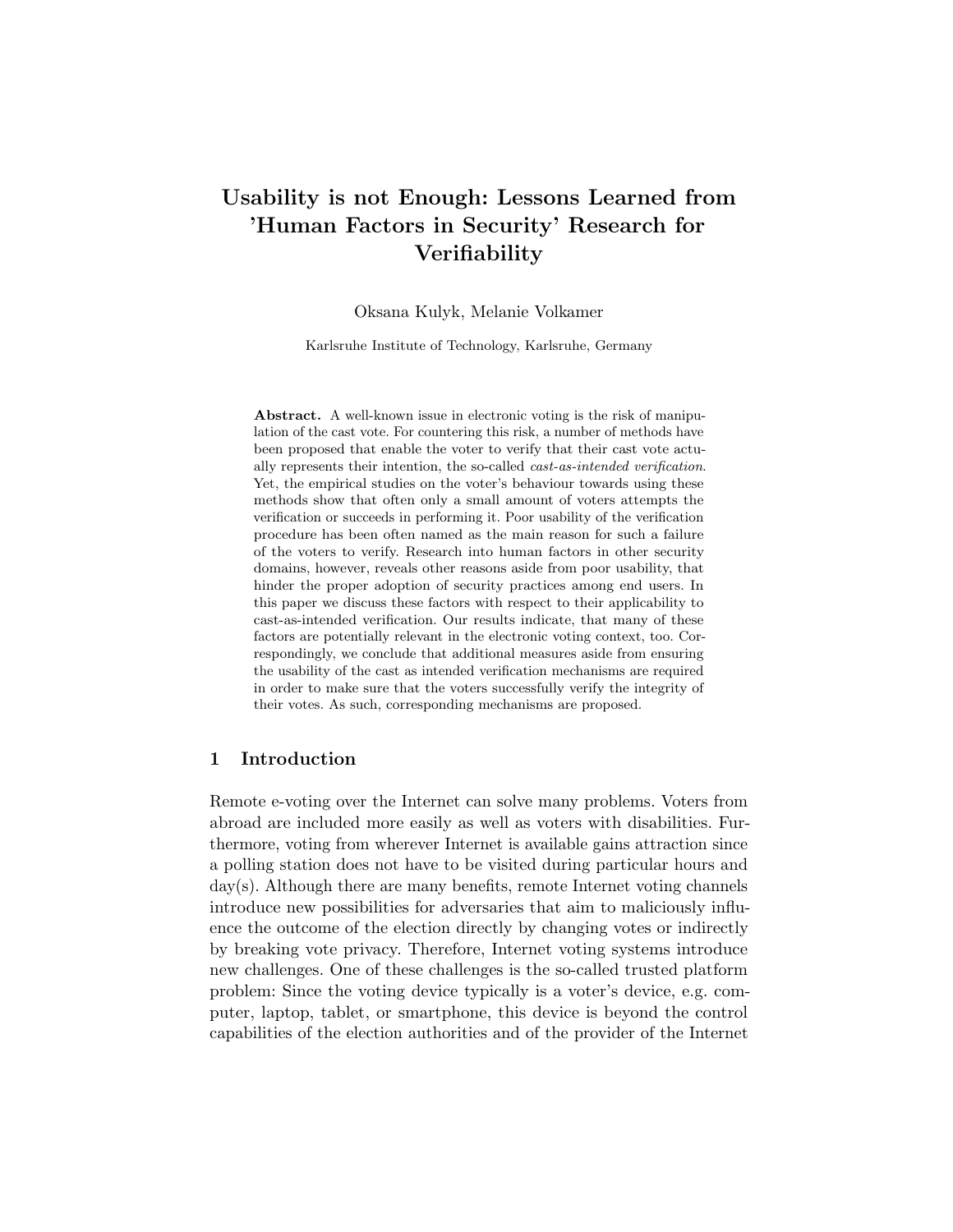voting system. Hence, an adversary might take control over voters' devices to maliciously manipulate the outcome of the election. Another challenge is to detect a malicious vote casting software. In this case an adversary would manipulate the vote casting software in a way that votes would be changed before storing them in the electronic ballot box.

Previous research on electronic voting resulted in numerous proposals for addressing these challenges. While some of the proposals focus on ensuring the security of the voting devices via trusted platform module [26], most of the state-of-the-art research is dedicated on proposing techniques that enable voters to verify that their vote has been sent to the voting system without being manipulated by the voting device or the vote casting software (i.e. providing *cast-as-intended verifiability*). These proposals include cryptographic protocols, as well as ready-to-use implementations of corresponding cryptographic protocols within deployed voting systems. However, even if the system provides the possibility to verify that the voters' choices have been encoded correctly, it is not guaranteed that voters actually make use of this functionality. In particular, the available statistics of elections using Internet voting systems demonstrate that a very small percentage of all voters actually verifies [4, 10]. One of the reasons for such a low number is the fact that verifying is not usable enough, too complicated, and confusing for the voters.

Outside of electronic voting, the research of human factors in security mechanisms has identified and studied various factors besides the usability of security mechanisms that prevent users from protecting their security and privacy by applying corresponding mechanisms. Whether these factors are applicable for verifying votes has not been considered in electronic voting research, yet. Thus, the goal of this paper is to analyze whether selected human factors identified for security mechanisms in general, are applicable for the security mechanism 'cast as intended' verification. We focus on the following directions:

General factors: We discuss the relevance of corresponding factors such as lack of awareness risks identified for security and privacy mechanism in [27]. We decided to go for this paper as the factors are identified based on an interview study and a literature review. We discuss the applicability of their factors for cast as intended verification.

Psychological factors related to social engineering attacks: We discuss the factors identified for success of social engineering attacks in other cyber security contexts, i.e. the adversary relying on the victim's tendencies to obey the authority. In our discussion we rely on [31]. The authors derived factors via an empirical study.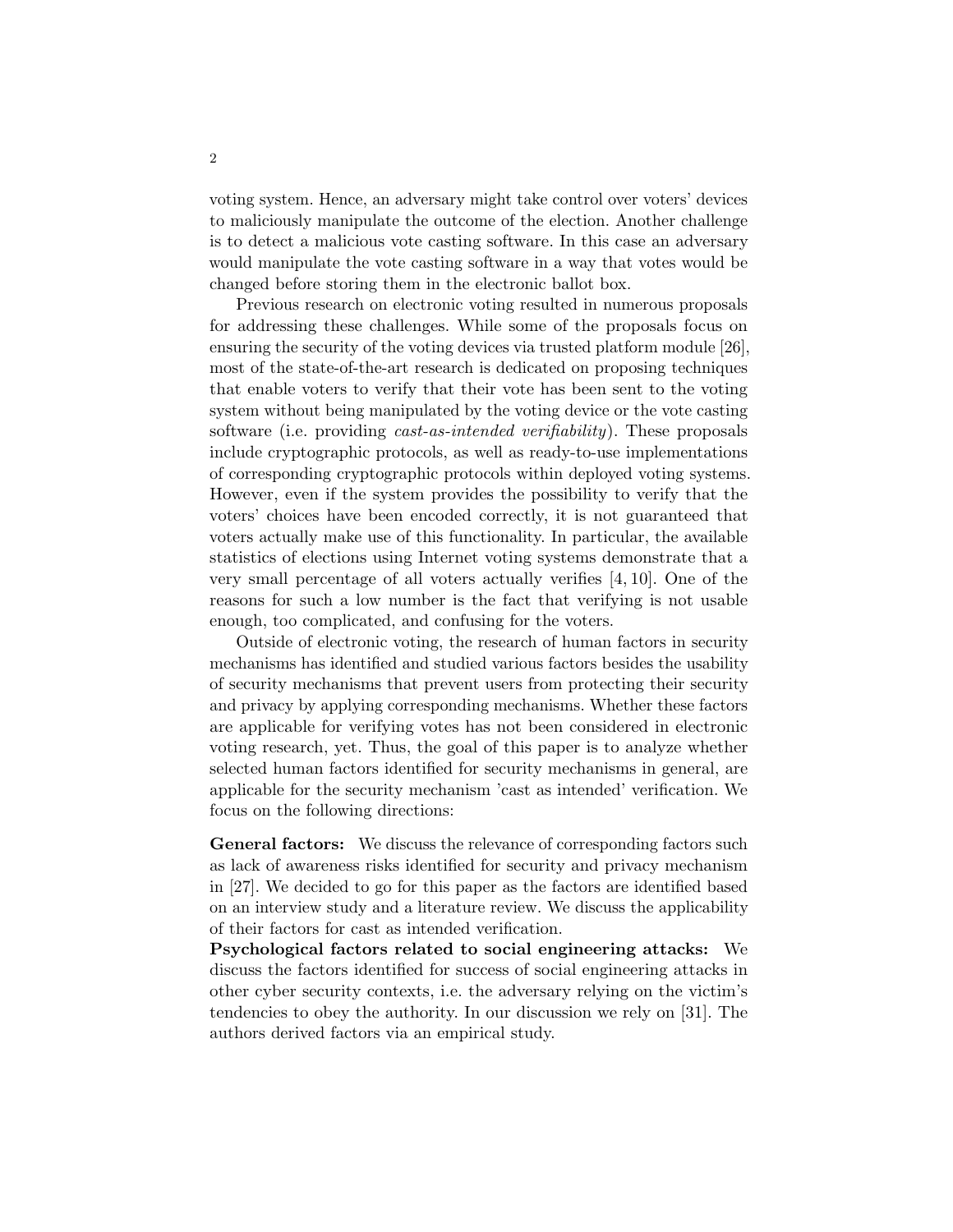Attacks focusing on the user interfaces: We discuss how an adversary can modify interfaces in a way that the security mechanism disappears or gets very un-usable.

We show, that most of these factors are applicable for 'cast as intended verifiability'. As such, while the usability of the proposed solutions plays an important role, other factors such as the lack of awareness of security threats need to be addressed. Furthermore, we discuss the implications from these findings for the future of electronic voting.

# 2 Background and Related Work

In this section, we describe previous work on cast-as-intended verification methods and the research on human factors in the verification.

# 2.1 Methods for Cast-as-Intended Verification

A number of methods for cast-as-intended verification have been proposed in the literature. The most prominent examples of methods used in voting systems are as follows (see also [8] for a more detailed taxonomy):

Decryption-Based: In order to verify that her vote was encrypted and cast correctly, the voter uses a second device (the so-called verifier) such as a smartphone. The randomness used for encrypting the vote is transferred from the voting device to the verifier. The verifier uses the randomness to encrypt each one of the available voting options and compare the resulting ciphertexts with the encrypted vote sent to the voting server. As soon as the match is identified for one of the voting options, the verifier outputs the corresponding voting option to the voter, who in turn verifies that the option matches her intent. This approach, in particular, is used in the Estonian system [9].

Challenge-or-Cast: A variant of the decryption-based method, the challenge-or-cast verification also requires using an external verifier, which is either a second device [19], a website of the trusted institution [19] or software running on the voter's device [2]. The main difference to the decryption-based approach is that after the vote is encrypted and the encrypted vote is output to the voter, the voter chooses either to cast it or to challenge the voting system. In case the voter chooses to challenge, the randomness and the chosen voting option are transferred to the verifier. The verifier encrypts the voting option using the randomness and outputs the resulting ciphertext to the voter, who finally has to compare the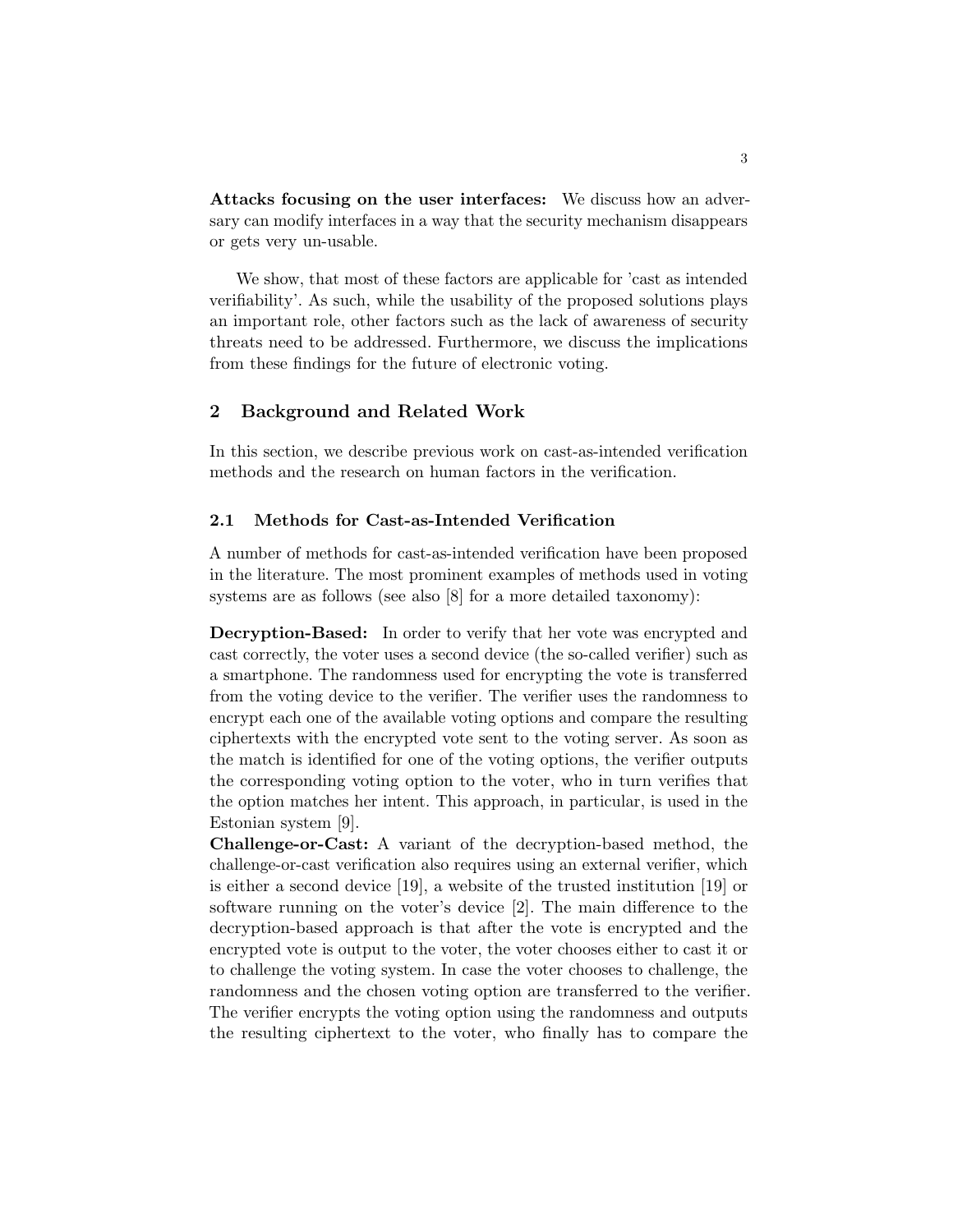ciphertext with the encrypted vote output by the voting client. Once challenged, the vote cannot be cast, and the voter has to start the vote casting process again. The challenge-or-cast approach is used in the Helios system [2].

Return Codes: In this approach the verification relies on code sheets, distributed to the voter via an out of band channel (e.g. traditional mail), see e.g. [5]. The code sheets contain a list of voting options with a unique code assigned to each option. After casting the vote, the voting system outputs a so-called return code, which the voter has to compare with the code on their code sheet for their chosen option. This approach, in particular, is used in the Neuchatel voting system [7].

### 2.2 Human Factors in Cast-as-Intended Verifiability

A number of works explore the human factors involved in the cast-asintended verification. These works, in particular, focus on the following research questions: whether the verification process itself is effective (i.e. whether the voters are capable of performing the verification if they choose to do so), and whether the mental models of the voters are accurate (i.e. whether the voters understand the concept of verification well enough to be motivated to verify). The usability in terms of effectiveness of the cast-as-intended verification has been the focus of various studies. As such, the study in [6] evaluated the usability of the Norwegian Internet Voting system, identifying usability shortcomings in the verification process. Similarly, the usability of cast-as-intended verification in the Helios voting system has been evaluated in several studies [1, 11, 15, 29], revealing that many of the study participants were not able to perform the verification successfully. Various modifications of the verification process in Helios have furthermore been investigated via a user study [15], revealing that although these modifications managed to improve the usability of the original proposal, further problems remain that prevent the participants from successfully verifying. The studies conducted by Acemyan et al. [1] furthermore evaluated the usability of the Pret a Voter and Scantegrity II voting systems, concluding that the usability of the verification in these systems was poor as well. The usability of various approaches for cast-as-intended verifiability has been investigated by Marky et al. [16] via an expert evaluation approach based on cognitive walkthrough method. The investigation revealed a number of assumptions on voter capabilities, such as the ability of the voters to compare random-looking strings of characters, cruical for ensuring the security of the investigated approaches. Other studies focused on the mental models of voters regarding verifiability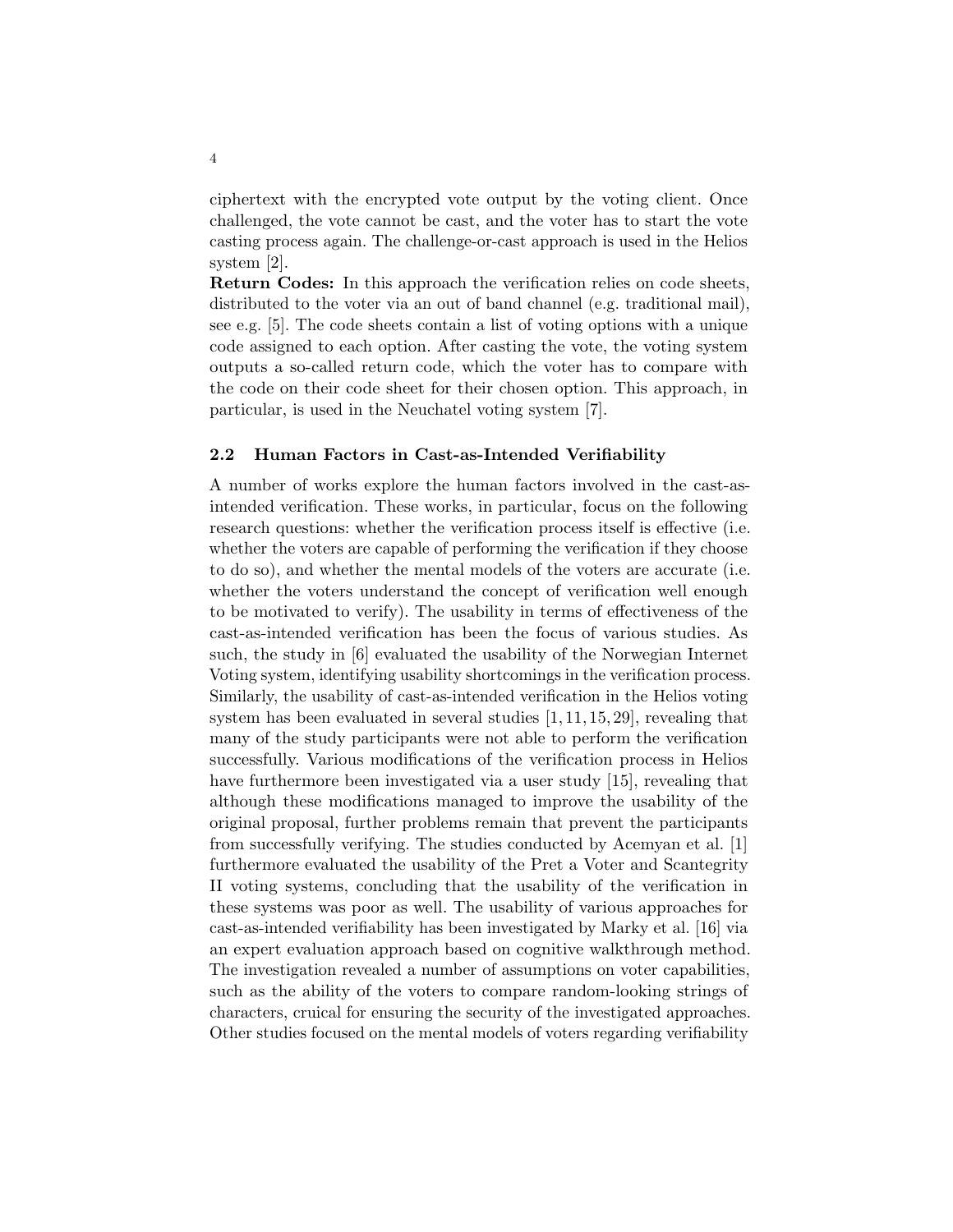in electronic voting. As such, the study of Olembo et al. [22] identified five groups of mental models (Trusting, No Knowledge, Observer, Personal Involvement and Matching), revealing that the voter's understanding of verifiability is often lacking and thus preventing the voters from performing the verification. The follow-up study [21] furthermore evaluated the effect of diverse messages in motivating the voters to verify, revealing further misconceptions regarding the verification process, prevalent among the voters and preventing them from verifying, such as beliefs that their experience as a computer user is enough to protect against possible vote manipulation. Further misconceptions prevalent among the voters regarding the verification were revealed by the study of Schneider et al. [23], i.e. the belief that the verification is only needed to safeguard against voter's own mistakes (such as accidentally choosing the wrong candidate) as opposed to malicious vote manipulation.

# 3 General Factors

The factors preventing end users from adopting secure behaviour and from using available solutions for security and privacy protection have been investigated in various contexts, such as smartphones [27] or password managers [3]. These works have shown, that while many of the investigated solutions lack in usability, there are other factors no less important for end user to adopt these solutions. As a systematization of these factors, a model has been proposed by Volkamer et al. [27], distinguishing between the different factors that the developers of security mechanisms need to address. These factors are: lack of awareness, lack of concern, lack of self-efficacy, lack of compulsion and lack of perseverance. In this section, we elaborate on each factor and its possible implications in the electronic voting context for cast-as-intended verification.

### 3.1 Lack of Awareness

According to [27], many users don't see a need to use security mechanisms simply because they are unaware of potential risks in general and specific attacks related to the corresponding mechanism.

This factor is likely to influence the likelihood that voters use the cast as intended verification mechanisms: Voters might be simply unaware of possible risks of vote manipulation that the cast as intended verification mechanism can protect against. As far as we are aware of, neither mass media nor election organizers communicate such risks. While a lot of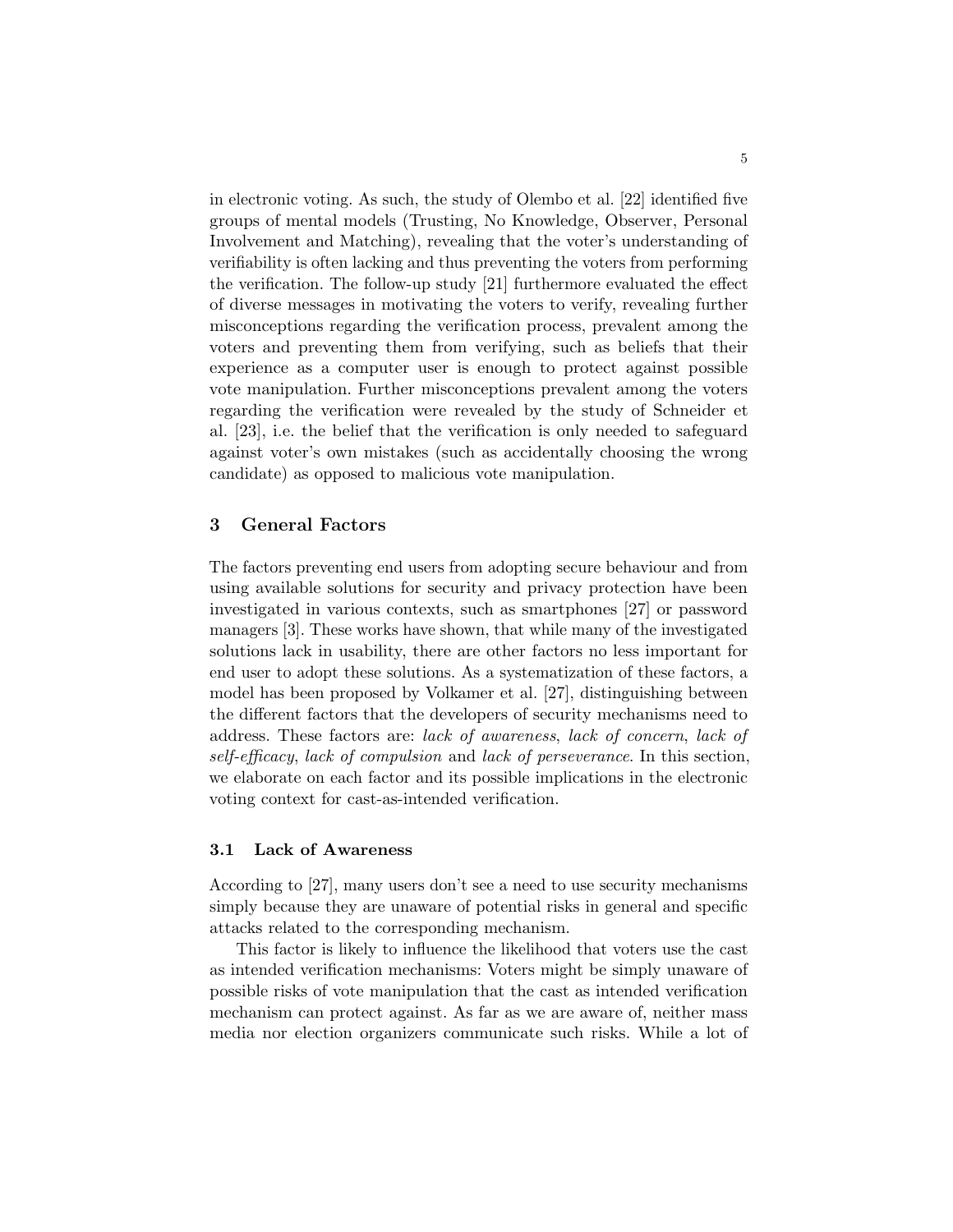recent media attention has been dedicated to the potential manipulations of election results with means of cyber warfare (see e.g. [33]), the discussion focused on the manipulation of components of the voting system in controlled environment, e.g. the voting machines at the polling place. The dangers to the manipulation of the vote casting software on voters' individual devices, however, has not been the focus of attention. On the opposite, several studies on voters' perception of verifiability in electronic voting [22, 23] have shown that participants' first thought is that the election management boards are responsible to select a 'secure' system and prevent manipulations. Thus, unless the voters understand the inherent necessity of verifiability for the security of voting systems, it is not very likely that they actually verify their vote.

### 3.2 Lack of Concern

The next identified factor is the perception regarding security and privacy risks, that while people are aware in general that these risks exist, they do not present a great concern for them personally. For instance, they are aware of phishing attacks in general but are not concerned that a phisher may attack them personally. As such, the users tend to believe, that (1) they are not important enough to become a target of the adversary, or that (2) e.g. they have nothing to hide, therefore, they should not be concerned if someone hacks into their phone. The lack of concern of end users is often misguided due to underestimating the value of personal data and overestimating the effort from hackers or service providers required to collect it or install malware, and it can  $-$  at least partially  $-$  be rationally explained: Indeed, it is not unreasonable to assume that the private communication of regular citizens is of less interest to hackers, than the private communication of high-profile politicians .

So in case of the trusted device problem, one should be careful in explaining this problem to voters. In case it is purely that voters' devices might have malware installed (not necessary for the election, but in general), the 'lack of concern' factor might be applicable for electronic voting, too. Voters might consider them as not important enough that someone installs malware on their device in general. Some of the voters therefore might conclude, that the probability of them becoming a victim of the hacker attack is low. As a consequence they are not very likely to apply cast as intended verification mechanisms.

If voters are made aware that it is important to verify to make sure their vote cannot be manipulated (using voting specific attacks) without the manipulation being detected, the applicability of the 'lack of concern'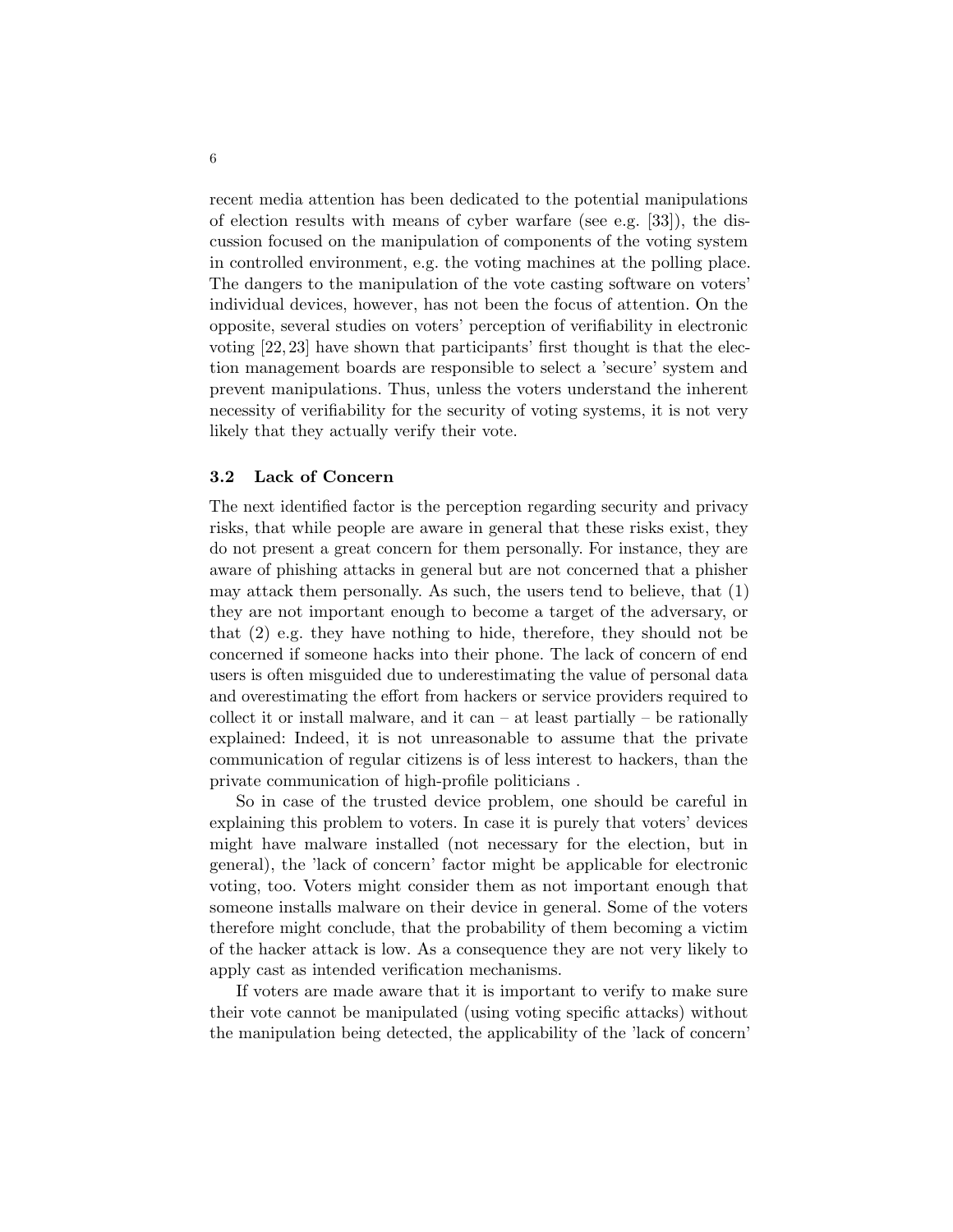factor depends on voters' understanding of demographic elections. In democratic societies, the value of each vote counts equally<sup>1</sup>, therefore, any citizen is equally likely to be targeted for vote manipulation, regardless of their social status. It is therefore reasonable to assume that the importance of one's vote is self-evident to many of those who choose to participate in the election (otherwise they would abstain)<sup>2</sup>.

### 3.3 Lack of Self-Efficacy

The next identified factor that prevents users from adopting these solutions is the non-accessibility of the security mechanisms. As such, while the users might be aware about the risks to their security and privacy and even be concerned about the corresponding threats, they don't apply corresponding security mechanisms as they have only an abstract idea about the security mechanisms and as such (1) either consider them as being to complex for them to be used or  $(2)$  as being too ineffective  $(2a)$ against really powerful players like Google or national security agencies, or (2b) as they still need to relay on third parties taking care of their security duties (thus feeling helpless). Thus, users without technical knowledge do not have the confidence that they can apply these countermeasures effectively and/ore that the measures they can take only slightly increase the security. As a consequence they don't use the security mechanisms.

The 'lack of self-efficacy' is also applicable for the voting context and in particular for the cast as intended verification mechanisms: Voters' might not properly be aware of the mechanisms as such, they might consider it as too complicated and being afraid that they cannot properly apply it. The complexity of the verification process can furthermore discourage the voters from verifying. As shown in Section 2, it is well-known that many of the existing voting systems fail to provide such simplicity, hence, the voters might feel overwhelmed even before they attempt the verification.

Furthermore, they may consider the mechanisms as too ineffective as taking the steps is useless if others are not taken by the voting system company, the election management boards, and the crypto experts who for instance take care of other verification issues including eligibility verification as well as the system's availability. Furthermore, voters may

 $1$  While there might be inequalities between the weight votes from different districts in some political systems, e.g. via so-called gerrymandering, the equality still holds among the voters within a district.

<sup>&</sup>lt;sup>2</sup> Note, however, that the issue might be less clear within the countries that have mandatory voting, as some voters might vote in order to avoid penalty rather than believing that their vote has an effect on society.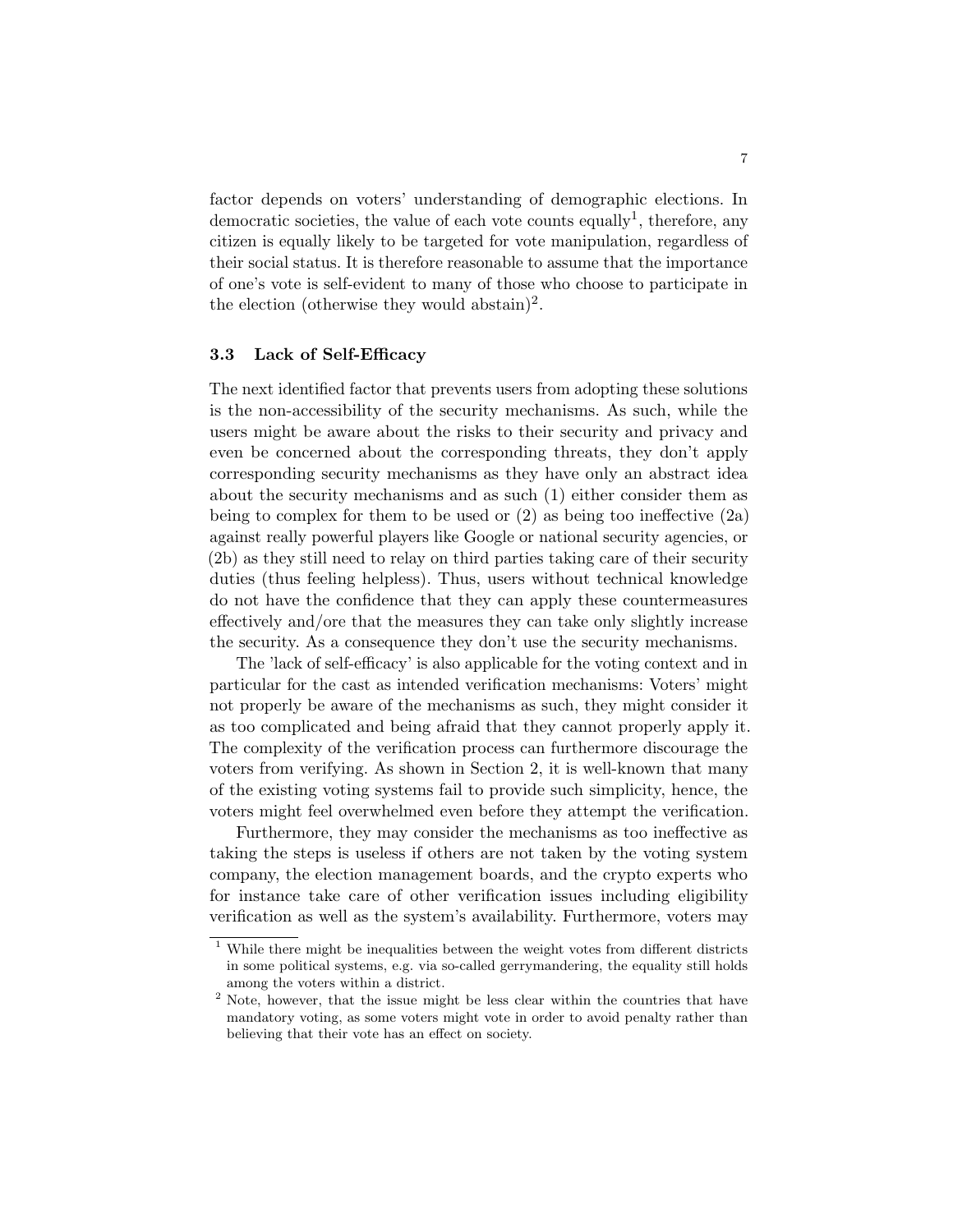consider the mechanisms as useless as the cast as intended mechanism might not offer protection against a very powerful adversary (e.g. the one who can break the cryptography behind the method, or corrupt both the voter and the verification device). They might not see that the mechanisms still provide a level of security sufficient for many cases.

# 3.4 Lack of Compulsion

Lack of compulsion has been identified as another factor in preventing the adoption of security mechanisms: Even if the users recognise that there is some value in these mechanisms, this perceived value is still outweighed by the costs of adopting the mechanisms, such as time, effort, but also possible financial costs. For example, inconvenience caused by these mechanisms, e.g. by having to input the password in order to unlock the smartphone each time one wants to use it, or the performance drop caused by installing an antivirus, have been commonly named by the users who decided against using these protection measures.

With respect to the applicability of this factor for cast-as-intended verification mechanisms, it is important to mention that elections don't happen too often, even in countries with relatively frequent elections such as Switzerland. Even if there are elections every three months this is not as often as unlocking a smartphone. So time might on the one hand not play such an important role. On the other hand most people when thinking of casting their vote online, think of a simple solution such as logging in, selecting a candidate, confirming the candidate and that's it, compared to shopping online. These issues were shown by previous studies to be prevalent among existing voting systems, as described in Section 2. Such mental models about vote casting processes make the factor 'lack of compulsion' applicable for cast as intended verification mechanisms in particular in cases the steps should be repeated several times as required with the Benaloh Challenge. However, previous studies show that the voters would be ready to use systems that require more time and effort from the voter for both vote casting and verifying, if these systems provide a higher level of security and this higher level of security is made transparent to them [13]. What has not been studied – to the best of our knowledge – whether voters would be willing to take any costs for verifying (e.g. a special device).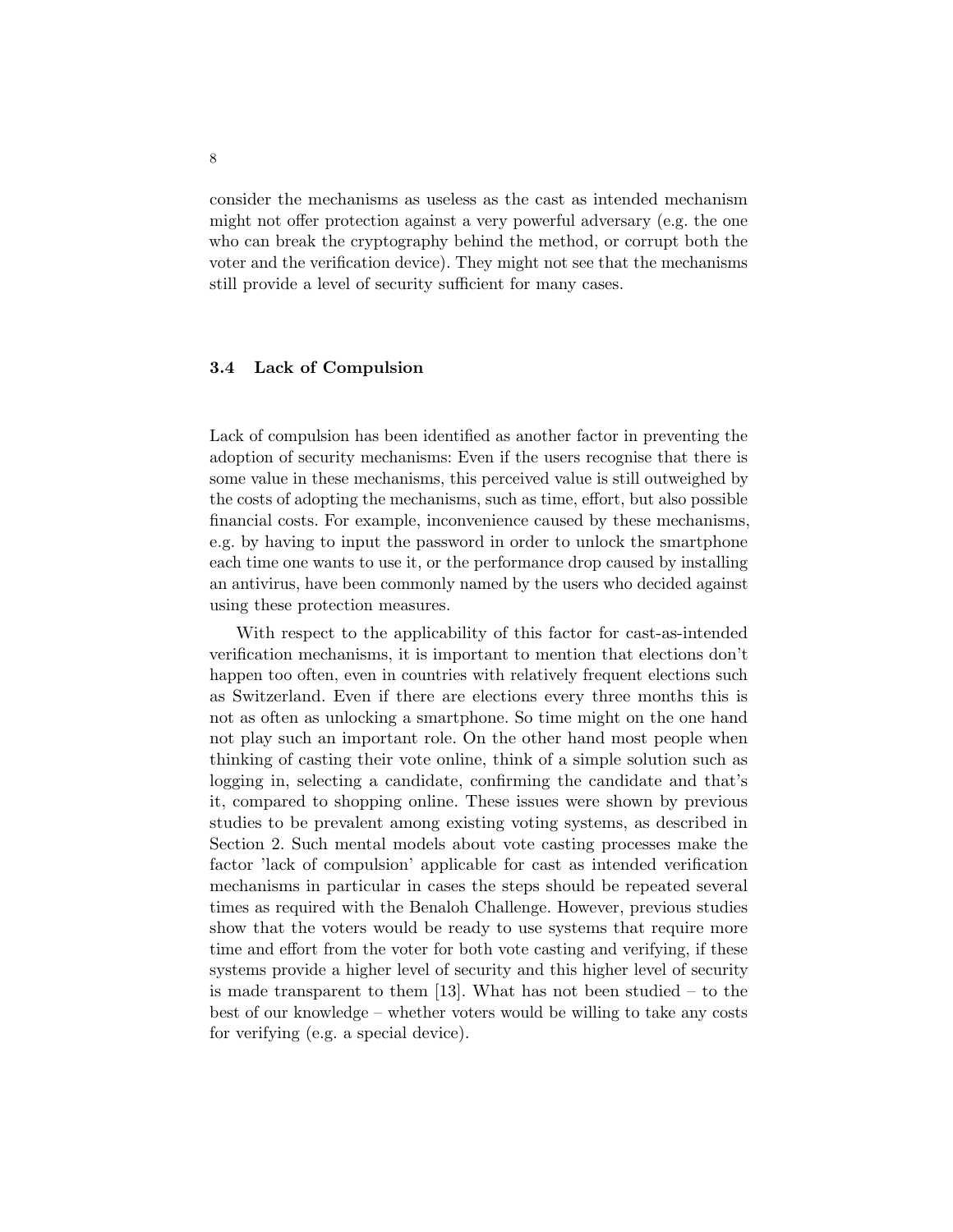### 3.5 Lack of Perseverance

The last identified factor addresses the lack of perseverance: i.e., even among the users who are generally willing to adopt more secure behaviour, many still get side-tracked and therefore fail to make such behaviour as long-term habit in their daily life. One of the named reasons in the security context is the fear of social pressure and of appearing paranoid by paying too much attention to security.

As the verification procedure is meant to be performed by each voter on her own, one can presume that the social pressure aspects are less likely to play a role in the voters' desire to verify their votes. Yet, if the attitude prevalent in the society is that the verification option only exists to appease the minority of most concerned voters, and the rest do not need to verify – an attitude which presence was confirmed by previous studies [23] – this could negatively affect the voters desire to verify.

### 4 Psychological Factors

In the field of security, a number of attacks have arised, that aim to 'manipulate' the end users or administrators via deception techniques known as social engineering. The previous research by Workman [31, 32] identifies the following psychological factors contributing to the success of such attacks: trust, normative commitment, continuance commitment, affective commitment and obedience of authority. In this section, we briefly explain the identified psychological factors and discuss their applicability in the context of cast as intended verification to execute corresponding social engineering attacks.

#### 4.1 Trust

The first psychological factor is the willingness of users to trust: Many of the attacks relying on social engineering exploit the general willingness of the user to trust. As such, the adversary attempts to appear trustworthy to their victims, for example, by pretending to be someone from their social circle, so that the victim would comply with the attacker's request, such as granting the adversary access to the system.

In the context of electronic voting, trust would be gained in case the adversary spoofs the email address of either the election management board, the party the candidate is a member of or in favour of, or some other parties being officially involved in the process such as the vendors, international observers, or the security experts. Having this in mind very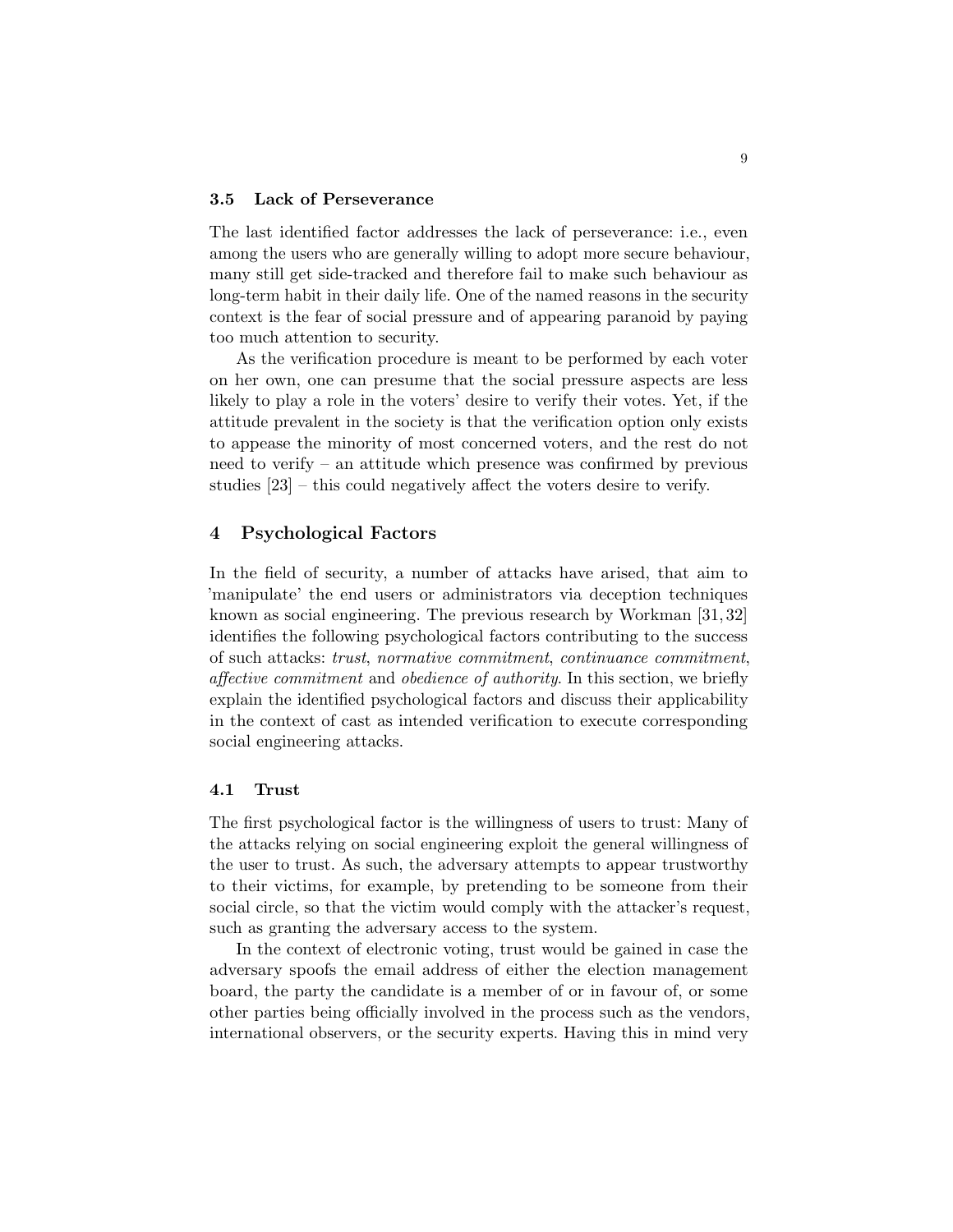easy deployable social engineering attacks are of interests, i.e. sending so called phishing emails reminding people to vote but including the slightly change URL in the email. Depending on the voting system in place the phisher would be successful with this approach or not. It is most likely that this approach is only successful in combination with others (see e.g. Section 5).

The willingness of the voters to trust the adversary can be particularly exploited in the systems that rely on external verifiers. Such systems, in particular, include either explicitly delegating the verification to a third trusted party [19, 24], or letting the voter to choose and install the verification software from such a party [19]. In case an adversary manages to masquerade themselves as a trusted third-party to the voters, they can subvert the verification of these voters. Thus, the voter believes to verify with the support of a trustworthy party but actually the verifier is not trustworthy. Actually, in this case voters would adopt the mechanisms but it would not mean that their vote cannot be altered.

# 4.2 Normative Commitment

The second identified factor is called 'normative commitment'. The social engineering attacks exploiting normative commitments rely on the person's feeling of obligation towards the attacker, for example, by offering a pay-off to the victim in exchange for a favor for the attacker, e.g. as part of a game to see whether people provide passwords for a chocolate bar.

In the context of electronic voting, an example of attacks relying on normative commitment would be vote buying. It remains, however, an open question, whether social engineering attacks exploiting the normative commitment factor in the context of verification specifically are possible. It looks like, this factor is not an issue for the adoption of cast as intended verification.

# 4.3 Continuance Commitment

The attacks exploiting the continuance commitment factors, according to [31], rely on the costs and benefits of an action as perceived by the victims. As such, these attacks aim to persuade the victims, that the effort required to take precautionary security measures (a) outweighs the risks that these measures are designed to protect against and (b) in particular because taking security measures comes with increased privacy risks.

In the context of electronic voting, the attacker might want to exploit the fact, that the verification procedures require additional effort from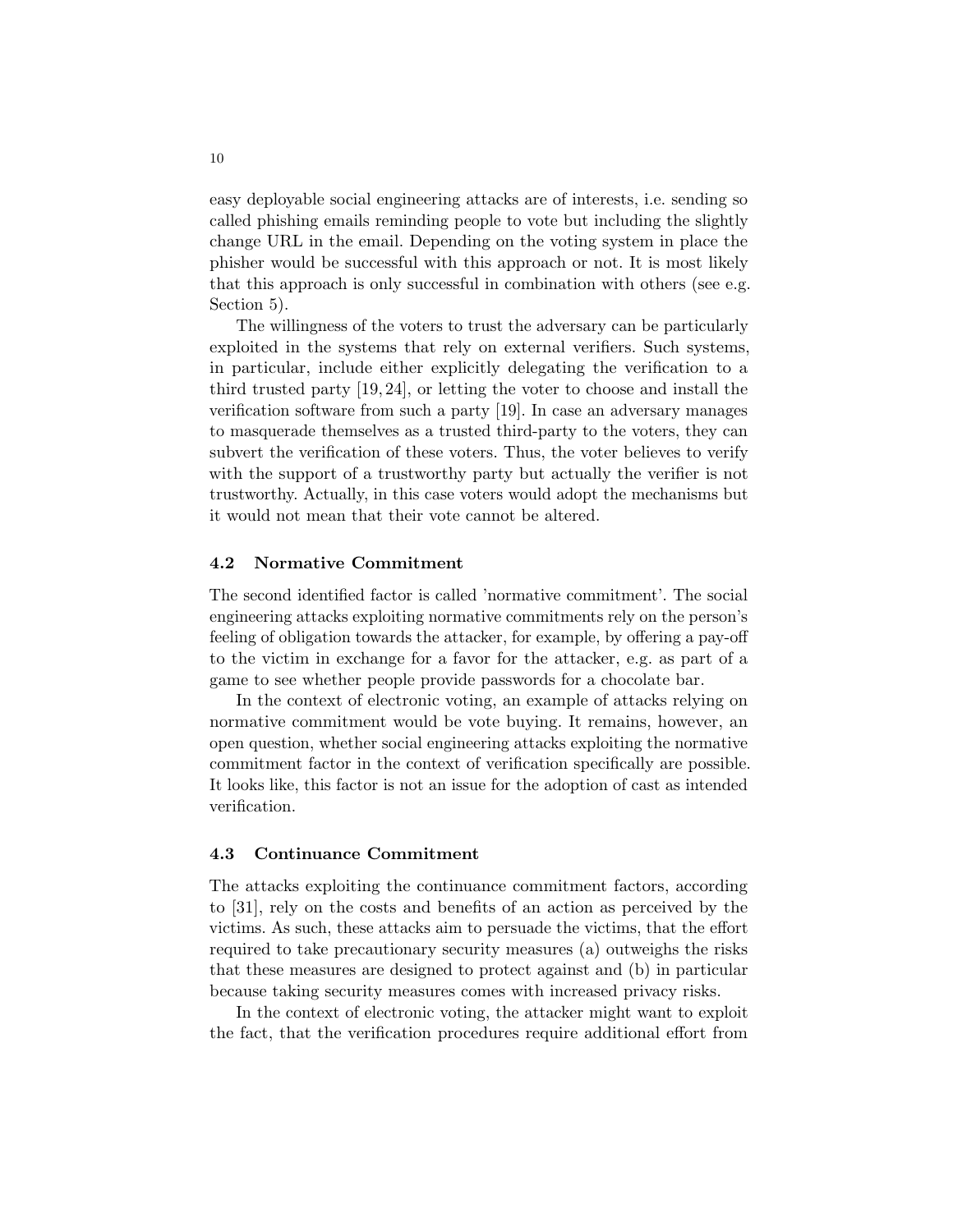the voters, and persuade the voters into not verifying by downplaying the risks of vote manipulation. As such, the attacker might convince the voters that the voting system is trustworthy enough without the need of additional verification, or that there is no need to verify for each voter and it is enough that the security experts do verify. The question here is how to distribute this information. The success rate clearly depends on the measures taken to make sure voters understand the importance of the cast as intended verification mechanism.

Another measure the adversary can take is hyperbolising the costs of the verification to the voters. As such, the attacker can rely on lack of voters' knowledge about the security properties of the verification procedure and convince the voters that performing this procedure leads to certain security risks. An example of such an attack would be convincing the voters that as soon as they verify, the voting system will know how they voted, leading to loss or decreasing the level of vote privacy. Not having a cryptography background makes it likely to believe in this. For example, in case the return codes are used for the verification, the voter might think that it is impossible for the system to output the right return code without knowing how the voter has voted. With challenge-or-cast verification which uses an external verifier, the voter might think that the verifier knows the option chosen by the voter, without realising that only the challenged vote (which might be different from the actual cast vote) is revealed to the verifier.

### 4.4 Affective Commitment

Attacks exploiting affective commitment rely on the feeling of emotional ties of the victim with the group the attacker claims to represent. Such attacks, in particular, can be performed via social networks, whereby the attacker might try to pretend to be someone connected to the victim's social circle and persuade the victim into divulging private information.

In the context of electronic voting, the attacker might try to exploit the positive attitudes of the voters towards the groups that advocate using the proposed voting system, such as the state or the political parties who proclaim themselves to be in favor of electronic voting. In such a scenario, an adversary might manage to convince the voters that they do not need to verify their vote, since they do not doubt the integrity of the system. Such attacks can be particularly successful if the voters who choose to cast their vote electronically already tend to have more trust in the government than the voters who prefer more traditional means – a correlation that has been supported by some of the previous studies [18].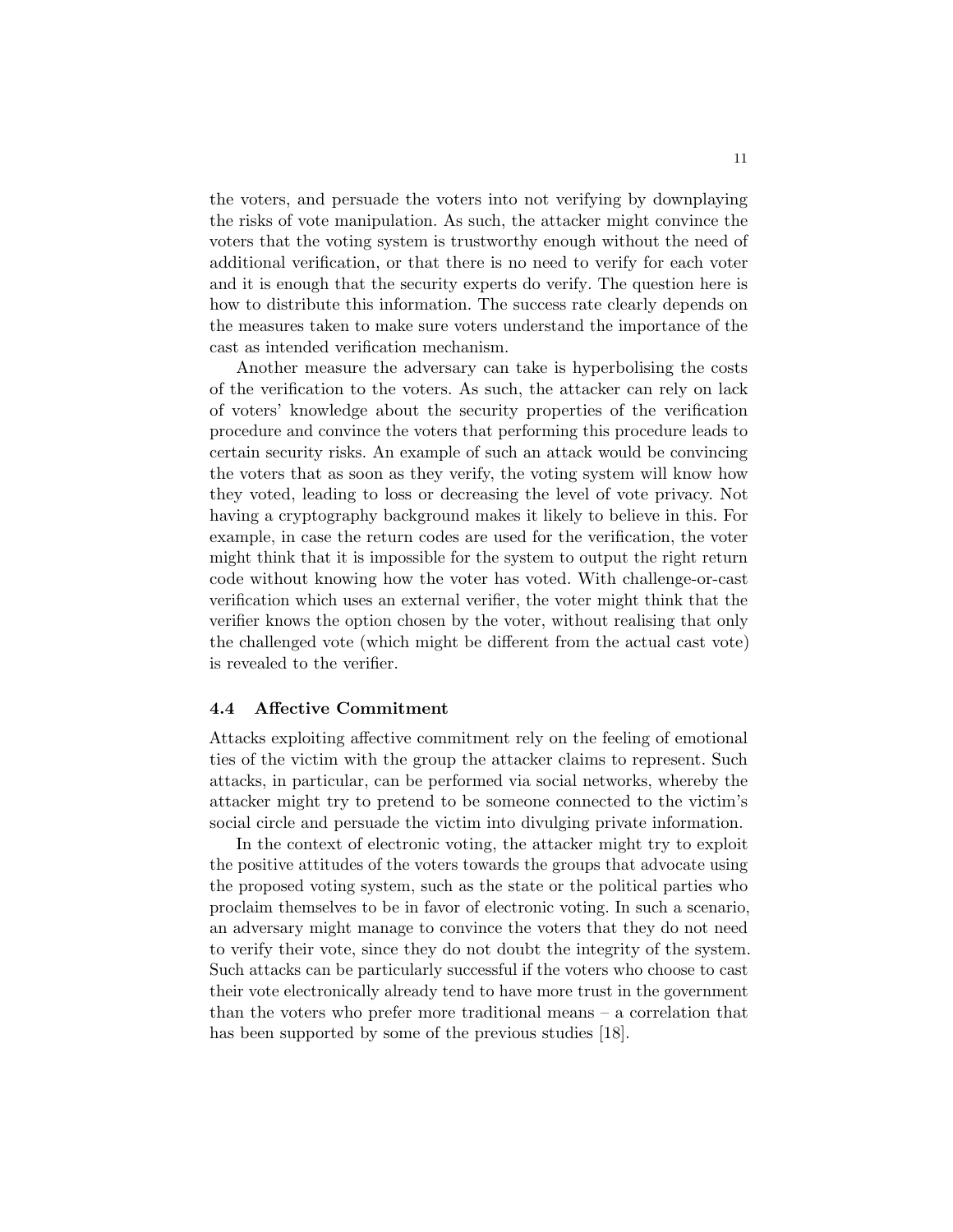### 4.5 Obedience of Authority

Many of the social engineering attacks involve the attacker taking the role of the person of authority to the victim, with the goal to make the victim to comply to the attacker's requests.

In the context of electronic voting, attacks exploiting the voters' obedience towards authority would be based on voter coercion, e.g. as threats from an authority figure to vote in a specific way. It is, however, to be determined, to which extent the verification process can be targeted.

### 5 Attacks Focusing on the User Interfaces

Providing means for cast-as-intended verification, implementing them via usable interfaces and addressing the above mentioned factors, however, is not sufficient for reliable election results. Even if the original interfaces are usable, an adversary could manipulate them in a malicious way in order to prevent the voter to carry out verification successfully. These attacks can exploit two possibilities: modifying the design of the verification interface, or modifying the verification process as displayed to the voter.

Modifying the Design. Poor usability of the design of the verification can lead to voters failing to perform the verification, for example, by not knowing which button to click, as shown by previous studies [11, 15]. As such, a number of heuristics for developing usable interfaces has been developed, in the field of human-computer interaction in general [20] (e.g. providing sufficient feedback and status information to the user), as well as in security context specifically [14] (e.g. presenting the securityrelevant information in an abstract way instead of confronting the user with technical descriptions). Following these heuristics, hence, the developers of voting system interfaces can potentially improve the voters' capabilities for performing the verification successfully and reduce the time and effort required from the voters to do so. On the other hand, an adversary controlling the voting software can modify interfaces in the opposite direction, deliberately making the verification non-usable, for example, by making the important elements on the web page less visible to the voters or even blocking them entirely. Such an attack would be unnoticed by the voters, unless they had the chance to familiarise themselves with the interfaces earlier.

Modifying the Procedure. In case the voters are not aware of the proper verification procedure, an adversary might use this lack of knowledge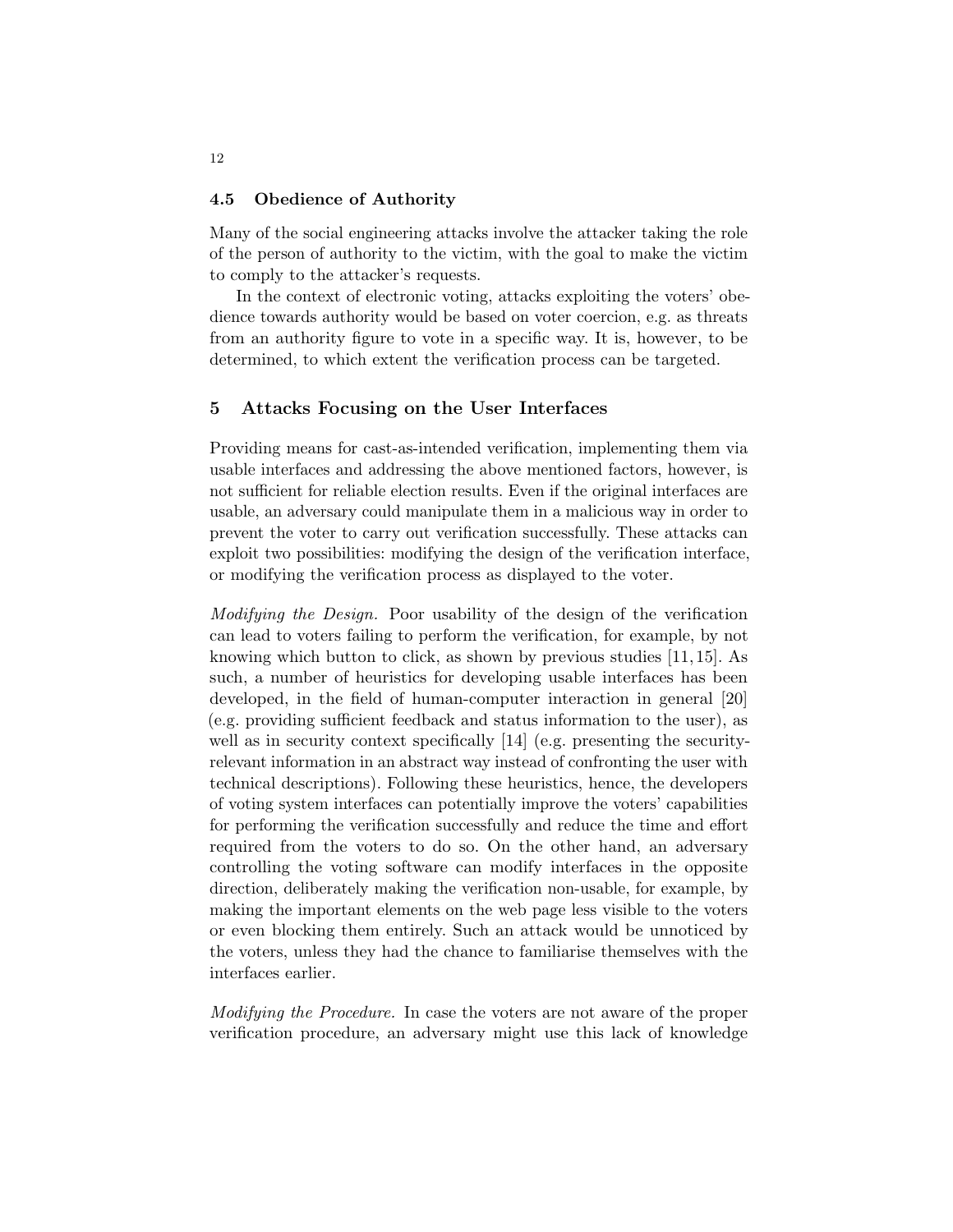and alter the procedure. This concerns the steps after a voter chooses to verify. As such, in systems that require the voter to explicitly start the verification (e.g. Helios), the adversary could display a success message direct after the voter clicks on the "Verify-"Button. In case the voter does not know what to expect, she would assume a successful verification procedure although, she has not verified at all. A similar attack can be conducted on the systems that integrate the verification into the vote casting process, namely, the systems based on return codes. As such, an adversary can display a finalization message directly after vote casting. If the voter does not know that a return code is expected, they would not perform the verification.

# 6 General Discussion and Conclusion

In this section we describe the implication of the results from the previous chapters, proposing countermeasures to adress the derived factors and outlining further possible directions of future work.

### 6.1 Countermeasures

The presented research in human factors in security shows clearly, even if the voting system provides means for cast-as-intended verifiability and the steps are even usable, a number of factors can prevent voters from verifying. Hence, measures for addressing these factors should be taken. We describe the necessary steps in this section and discuss possible consequences of applying these steps. An overview of the proposed countermeasures and the factors they address is provided on Figure 1.

Raising Awareness for Risks and the Verification Procedures to Mitigate the Risks. As shown in Section 3.1, the voters' lack of awareness of possible vote manipulation can prevent them from verifying their vote. Furthermore, as shown in Section 4.3 an adversary can try to deliberately downplay the risks, thus convincing the voters that the verification is not necessary. Hence, measures should be taken to ensure that the voters are aware about the possibility of vote manipulation via compromised voting client software or vote casting platform.

Note, confronting the voters with the risks of manipulated votes and the fact that only by verifying, these risks can be mitigated effectively, a plausible reaction would be that this particular electronic voting system should not be used and the election management board should only use a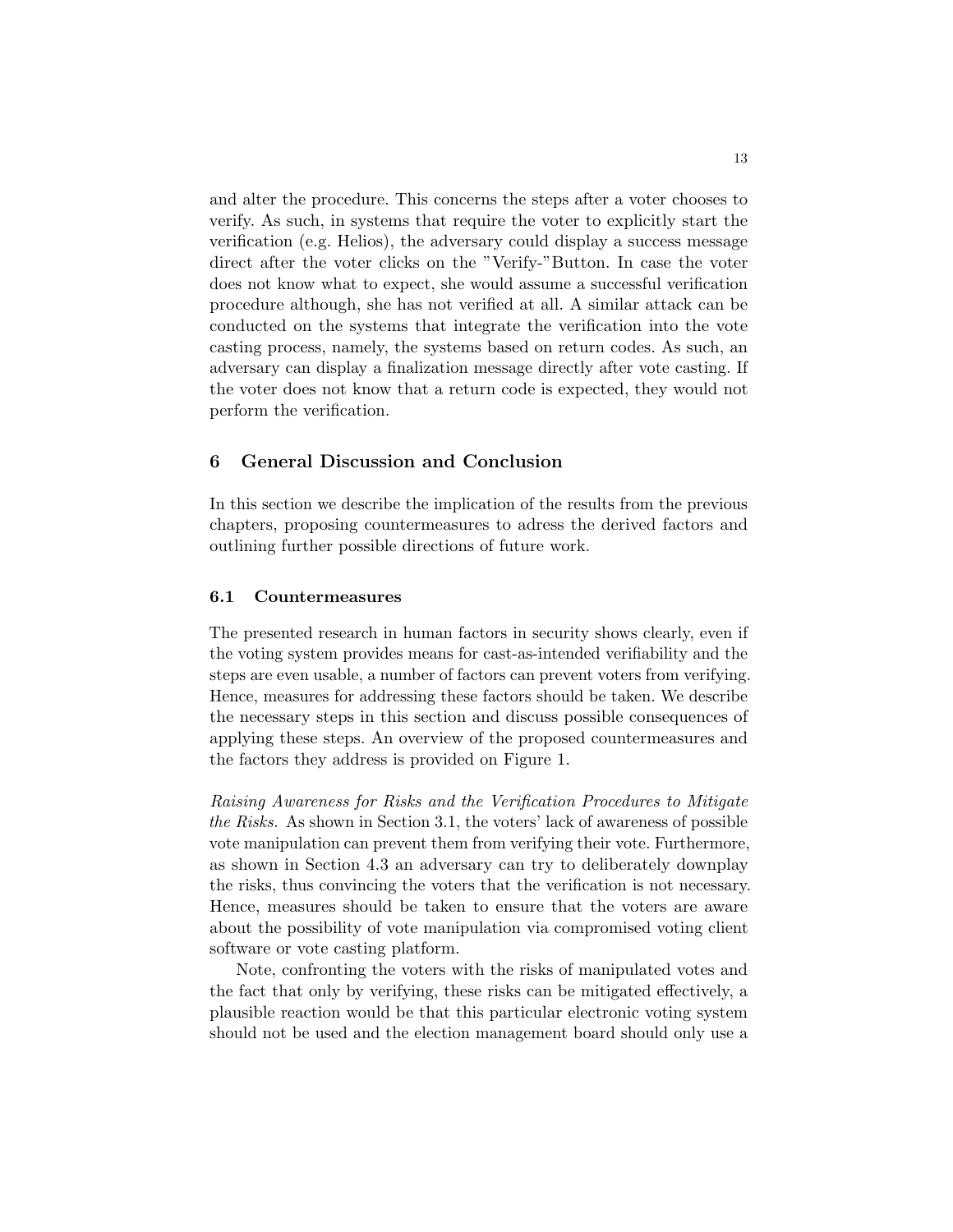

Fig. 1. The countermeasures addressing the factors outlined in Sections 3 to 5. The factors with questionable relevance for the electronic voting context are greyed out.

system which is secure enough without making voters taking care of its security. Thus, it might also be necessary to make voters aware that it is impossible to have a voting system, including paper-based voting, which is totally free of the vote manipulation risk. On the other hand, verifiability has been identified as a measure to increase trust in the voting system in previous research [25, 28]. Furthermore, empiricial studies show that the voters who are concerned about the security of electronic voting would be more willing to trust the system if it provides verifiability possibilities such as personalised codes on each ballot (note that other commonly used approaches for cast-as-intended verifiability were not mentioned in the study) [17]. Hence, further investigations on the reactions of voters once they are made aware of risks of manipulating votes and corresponding verifiability countermeasures are needed.

The knowledge of security provided by the verification can furthermore be helpful to offset the potential usability problems of the verification. In the current state of research, verification procedure requires extra steps from the voter. As discussed in previous chapters, this additional effort becomes a danger if it prevents the voters from verifying, either because they are generally unwilling to dedicate too much effort (Section 3.4), or actively discouraged by the adversary to do so (Section 4.3). While the time and effort required for the verification can sometimes be minimized via usability improvements, often the additional steps in the verification are are inevitable in order to ensure the security of the verification. As mentioned in Section 3.4, previous studies show that the voters are ready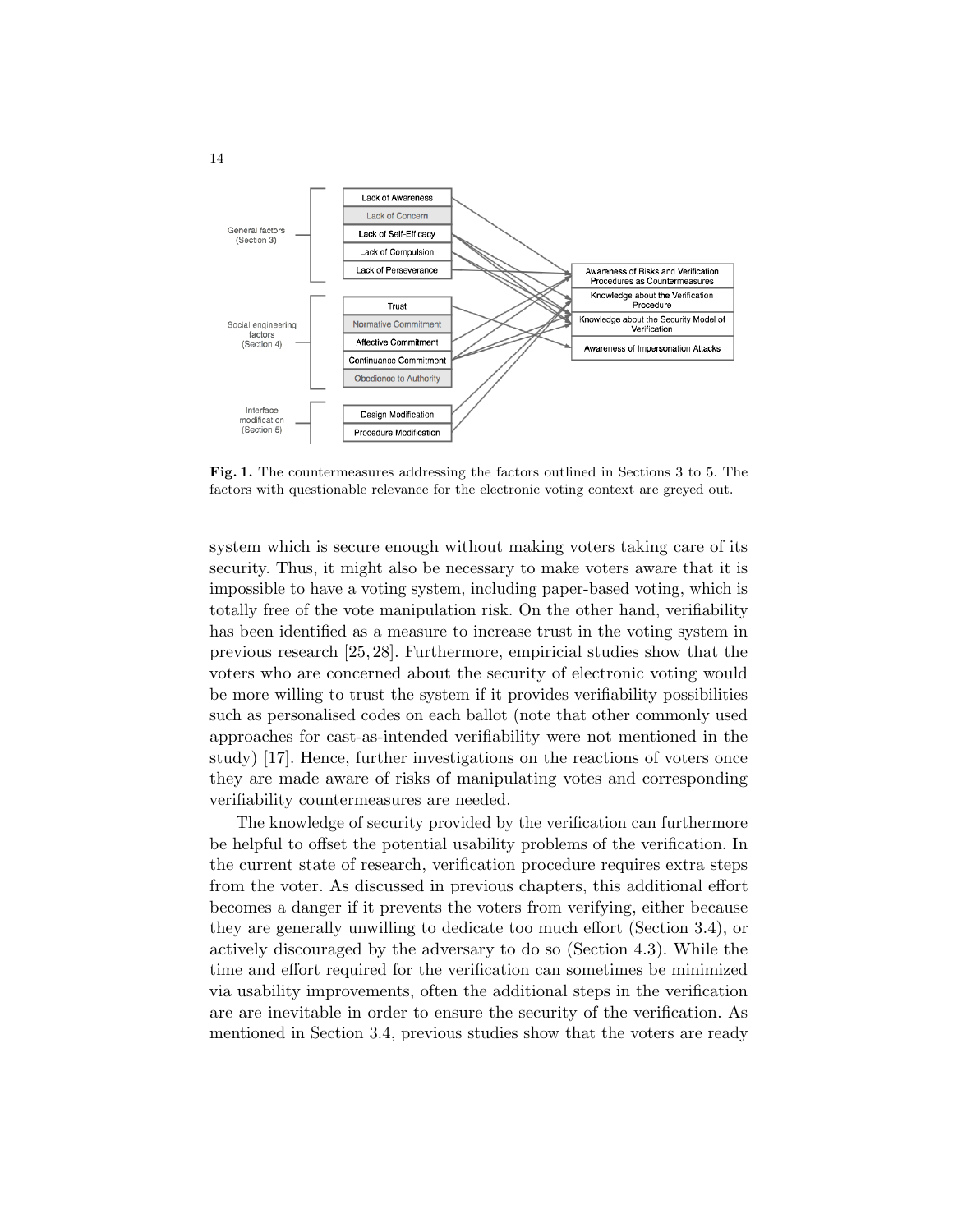to accept the additional effort if they understand the security benefits it brings. Hence, while generally the verification processes should be designed to be as efficient as possible, an appropriate trade-off with security should be carefully considered and communicated to the voters.

Furthermore, as discussed in Section 3.5, the perception of the society, that the verification is unnecessary unless one is particularly concerned about the risks of vote manipulation, can hinder the voters' readiness to verify. As discussed in Section 4.4, the adversary can exploit such a societal attitude by persuading the voter, that as long as they are willing to trust the government or the groups in favor of introducing electronic voting, they should not verify. It is therefore important to ensure, that the voters understand the general importance of verification as a stepstone into ensuring the integrity of democratic institutions without perceiving the need to verify as mistrust in the institutions.

Educating about Procedure. Once they are aware of the need of verifiability and the need for them to take actions it is necessary to explain the procedure to them (in order to increase the level of self-efficacy, see Section 3.3. However, they should know that one possible adversary strategy is to modify the interfaces to make it less likely that voters verify (Section 5). They should know whom to contact in case they detect a modification.

Explaining Security Model. The voter's lack of knowledge about the security that the verification provides can furthermore hinder them from verifying, if they believe that the verification is either futile or dangerous (see Section 4.3). Hence, education measures are needed that explain the security model of the verification and address potential misconceptions .

Raise Awareness of Impersonation Attacks. It is furthermore important to make voters aware of possible social engineering attacks that involve the adversary impersonating a trustworthy entity to the voter (see Section 4.1). As such, the voter should be able to detect whether their communication with the voting system is genuine. If the voter have the option to select a trusted third party to perform the verification on their behalf, the trustworthiness of such a party should be clearly communicated to them, ideally with an option to validate it from an independent source. For this, further research into trust communication is required.

# 6.2 Future Work

While ensuring cast-as-intended verifiability is a crucial step towards the security of electronic voting, it is not enough to prevent election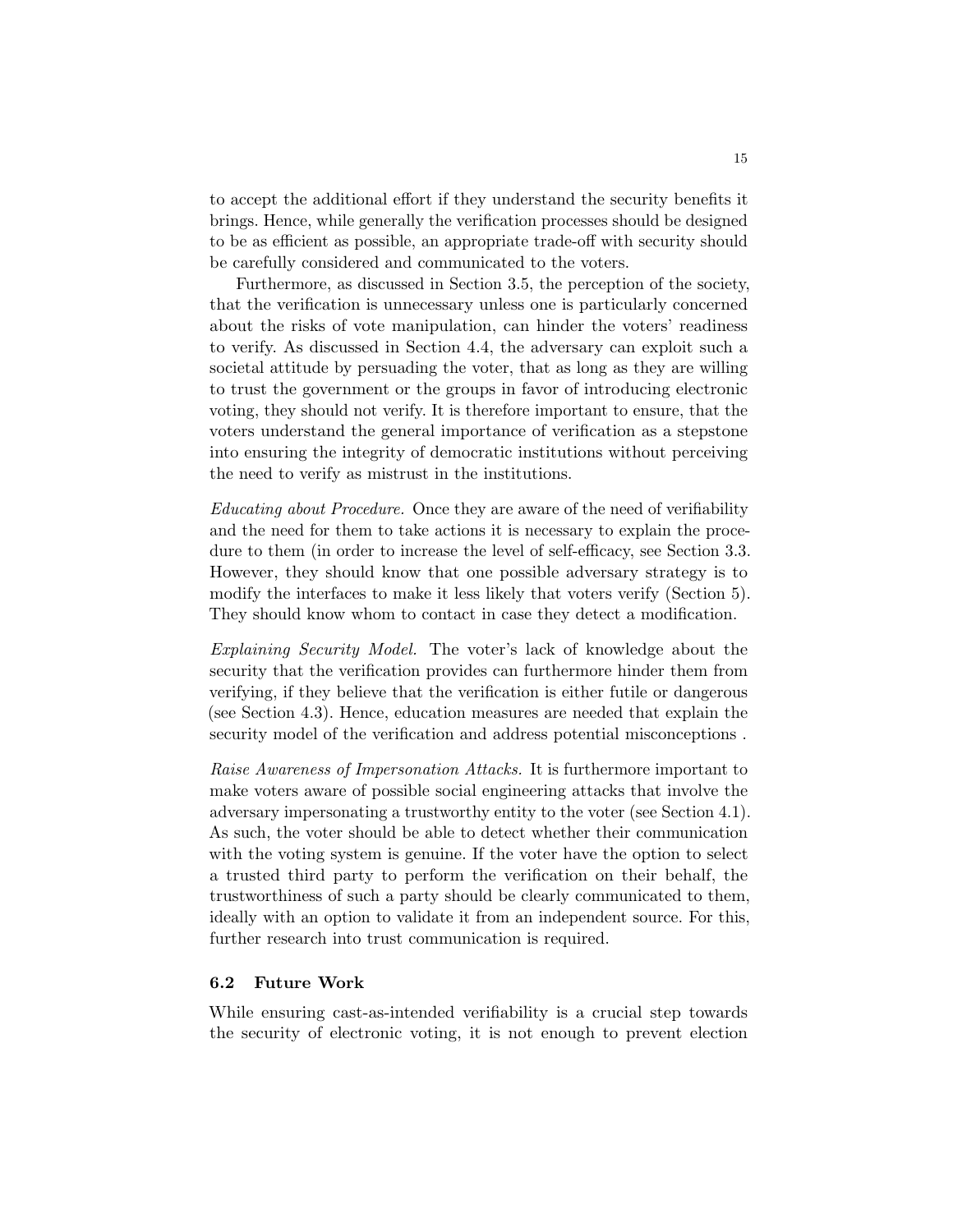manipulation on its own. As such, measures towards protecting against server-side attacks have to be implemented, which is, however, out of scope of this work.

The factors and countermeasures outlined in the paper focus on the voters who are generally willing to follow the voting protocol, or at least do not actively try to violate it. Hence, we did not consider the issue of vote buying, where the adversary does not try to deceive a law-abiding voter, but the voter willingly collaborates with the adversary instead. As the issue of vote buying is crucial in electronic voting, particularly, in remote voting, we consider the consideration of vote buying from a human-centered perspective an important part of future work.

As consider the cast-as-intended verifiability in Internet voting, while some of our results are likely to be transferred to other channels of electronic voting, the specific scenarios, such as polling-place voting machines, remain the topic for the future work. Furthermore, as the security of electronic voting and paper-based voting (polling place or postal) has been the topic of previous research [12, 30], it would also be possible to compare the security issues related to human factor and voter verifiability between these two voting channels.

# References

- 1. Acemyan, C.Z., Kortum, P., Byrne, M.D., Wallach, D.S.: Usability of voter verifiable, end-to-end voting systems: Baseline data for helios, prêt à voter, and scantegrity ii. The USENIX Journal of Election Technology and Systems 2(3), 26–56 (2014)
- 2. Adida, B.: Helios: Web-based open-audit voting. In: USENIX security symposium. vol. 17, pp. 335–348. USENIX Association (2008)
- 3. Alkaldi, N., Renaud, K.: Why do people adopt, or reject, smartphone password managers? In: 1st European Workshop on Usable Security (EuroUSEC) (2016)
- 4. Brightwell, I., Cucurull, J., Galindo, D., Guasch, S.: An overview of the ivote 2015 voting system. Tech. rep. New South Wales Electoral Commission (2015)
- 5. Budurushi, J., Neumann, S., Olembo, M.M., Volkamer, M.: Pretty understandable democracy-a secure and understandable internet voting scheme. In: Availability, Reliability and Security (ARES), 2013 Eighth International Conference on. pp. 198–207. IEEE (2013)
- 6. Fuglerud, K.S., Røssvoll, T.H.: An evaluation of web-based voting usability and accessibility. Universal Access in the Information Society 11(4), 359–373 (2012)
- 7. Galindo, D., Guasch, S., Puiggali, J.: 2015 neuchâtel's cast-as-intended verification mechanism. In: VoteID 2015: 5th International Conference on E-Voting and Identity. pp. 3–18. Springer (Sep 2015)
- 8. Guasch Castelló, S.: Individual Verifiability in Electronic Voting. Ph.D. thesis, Universitat Politécnica de Catalunya (2016)
- 9. Heiberg, S., Martens, T., Vinkel, P., Willemson, J.: Improving the verifiability of the estonian internet voting scheme. In: International Joint Conference on Electronic Voting. pp. 92–107. Springer (2016)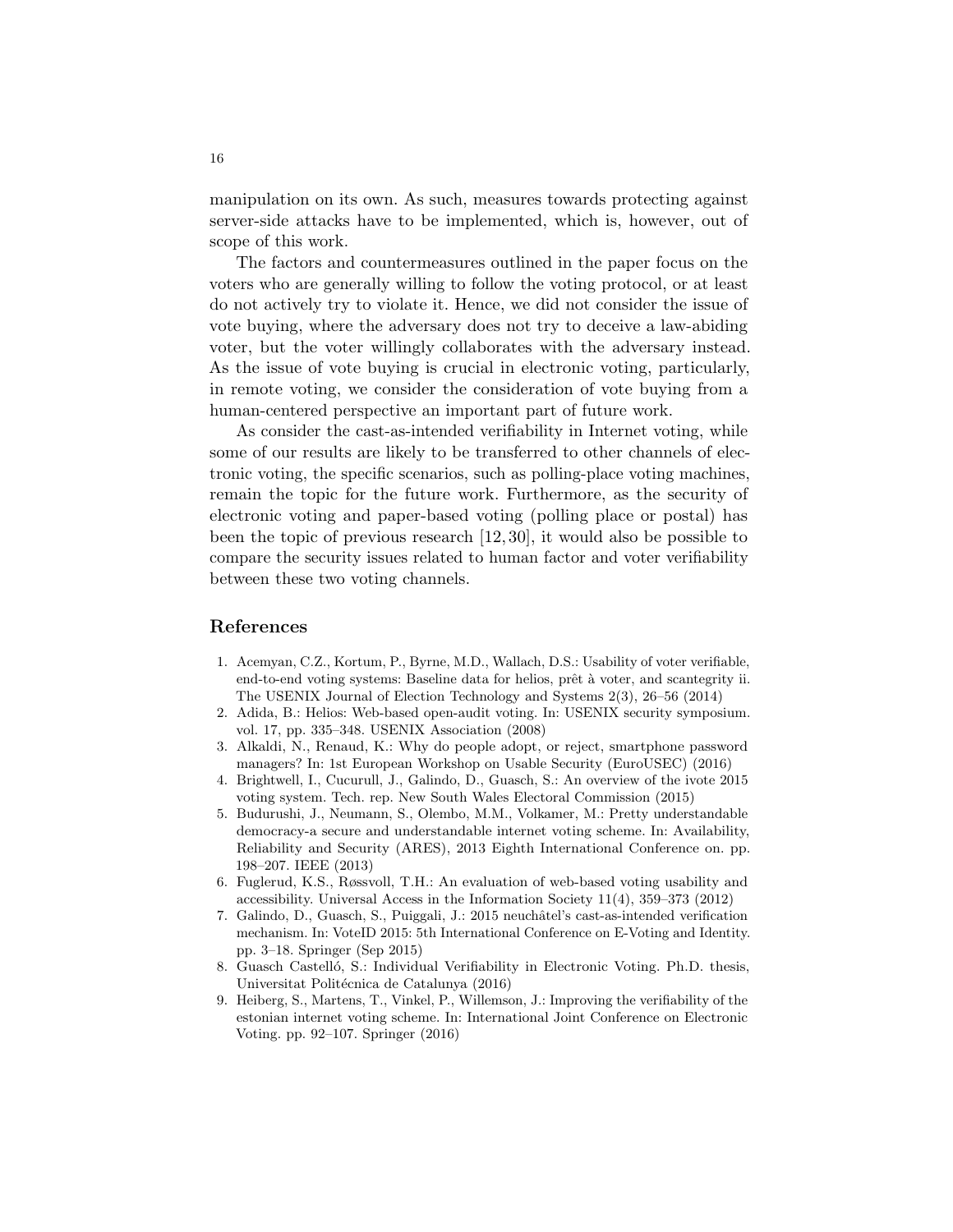- 10. Heiberg, S., Parsovs, A., Willemson, J.: Log analysis of estonian internet voting 2013– 2014. In: International Conference on E-Voting and Identity. pp. 19–34. Springer (2015)
- 11. Karayumak, F., Olembo, M.M., Kauer, M., Volkamer, M.: Usability analysis of helios-an open source verifiable remote electronic voting system. Electronic Voting Technology Workshop/Workshop on Trustworthy Elections EVT/WOTE '11 (2011)
- 12. Krimmer, R., Volkamer, M.: Bits or paper? comparing remote electronic voting to postal voting. In: EGOV (Workshops and Posters). pp. 225–232 (2005)
- 13. Kulyk, O., Neumann, S., Budurushi, J., Volkamer, M.: Nothing comes for free: How much usability can you sacrifice for security? IEEE Security & Privacy 15(3), 24–29 (2017)
- 14. tom Markotten, D.G.: User-centered security engineering. In: Proceedings of the 4th EurOpen/USENIX Conference–NordU2002 (2002)
- 15. Marky, K., Kulyk, O., Renaud, K., Volkamer, M.: What did i really vote for? In: Proceedings of the 2018 CHI Conference on Human Factors in Computing Systems. p. 176. ACM (2018)
- 16. Marky, K., Kulyk, O., Volkamer, M.: Comparative usability evaluation of cast-asintended verification approaches in internet voting. In: SICHERHEIT 2018. pp. 197–208. Gesellschaft für Informatik e.V. (2018)
- 17. Milic, T., McArdle, M., Serdült, U.: Haltungen und bedürfnisse der schweizer bevölkerung zu e-voting. Tech. rep., Aarau: Zentrum für Demokratie Aarau (2016), https://doi.org/10.5167/uzh-127938
- 18. Nemeslaki, A., Aranyossy, M., Sasvári, P.: Could on-line voting boost desire to vote?–technology acceptance perceptions of young hungarian citizens. Government Information Quarterly 33(4), 705–714 (2016)
- 19. Neumann, S., Olembo, M.M., Renaud, K., Volkamer, M.: Helios verification: To alleviate, or to nominate: Is that the question, or shall we have both? In: International Conference on Electronic Government and the Information Systems Perspective. pp. 246–260. Springer (2014)
- 20. Nielsen, J.: Enhancing the explanatory power of usability heuristics. In: Proceedings of the SIGCHI conference on Human Factors in Computing Systems. pp. 152–158. ACM (1994)
- 21. Olembo, M.M., Renaud, K., Bartsch, S., Volkamer, M.: Voter, what message will motivate you to verify your vote. In: Workshop on Usable Security, USEC (2014)
- 22. Olembo, M.M., Bartsch, S., Volkamer, M.: Mental models of verifiability in voting. In: International Conference on E-Voting and Identity. pp. 142–155. Springer (2013)
- 23. Schneider, S., Llewellyn, M., Culnane, C., Heather, J., Srinivasan, S., Xia, Z.: Focus group views on pret a voter 1.0. In: Requirements Engineering for Electronic Voting Systems (REVOTE), 2011 International Workshop on. pp. 56–65. IEEE (2011)
- 24. Simpson, R., Storer, T.: Third-party verifiable voting systems: Addressing motivation and incentives in e-voting. Journal of Information Security and Applications (2017)
- 25. Spycher, O., Volkamer, M., Koenig, R.: Transparency and technical measures to establish trust in norwegian internet voting. In: International Conference on E-Voting and Identity. pp. 19–35. Springer (2011)
- 26. Volkamer, M., Alkassar, A., Sadeghi, A.R., Schulz, S.: Enabling the application of open systems like pcs for online voting. In: Proc. of Workshop on Frontiers in Electronic Elections (2006)
- 27. Volkamer, M., Renaud, K., Kulyk, O., Emeröz, S.: A socio-technical investigation into smartphone security. In: International Workshop on Security and Trust Management. pp. 265–273. Springer (2015)